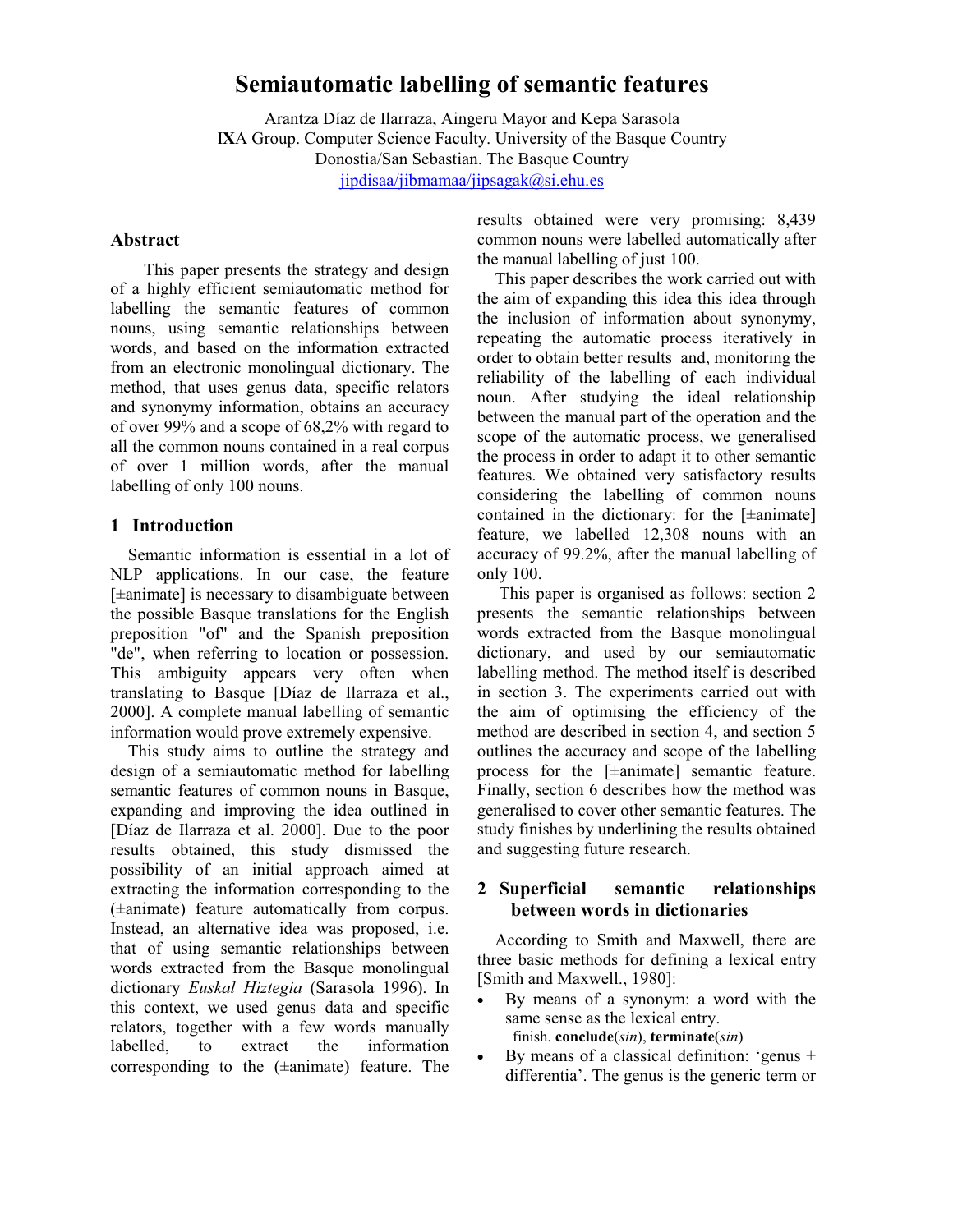hyperonym, and the lexical entry a more specific term or hyponym.

aeroplane. **vehicle** (*genus*) that **can fly**  (*differentia)* 

By means of specific relators, that will often determine the semantic relationship between the lexical entry and the core of the definition.

> horsefly. **Name given to** (*relator*) certain **insects** (related term) of the Tabanidae family

One method for identifying the semantic relationship that exists between different words is to extract the information from monolingual dictionaries.

Agirre et al. (2000) applied it for Basque, using the definitions contained in the monolingual dictionary *Euskal Hiztegia*. We use for our research the information about genus, specific relators and synonymy extracted by them.

# **3 Semiautomatic labelling using genus, specific relators and synonymy**

In order to label the common nouns that appear in the dictionary, we used the definitions of the 26,461 senses of the 16,380 common nouns defined by means of genus/relators (14,569) or synonyms (11,892).

The experiment was carried out as follows: firstly, we used the information relative to genus and specific relators to extract the information regarding the  $[\pm$ animate] feature (3.1). Subsequently, we also incorporated the information relative to synonymy (3.2). Finally, we repeated the automatic process iteratively in

order to obtain better results (3.3). An example of the whole process is given in section 3.4.

### **3.1 Labelling using information relative to genus and specific relators**

Our strategy consisted of manually labelling the semantic feature for a small number of words that appear most frequently in the dictionary as genus/relators. We used these words to infer the value of this feature for as many other words as possible.

This inference is possible because in the hyperonymy/hyponymy relationship, that characterises the genus, semantic attributes are inherited. For example, if 'langile' (*worker*) has the [+animate] feature, all its hyponyms (or in other words, all the words whose hyperonym is 'langile') will have the same [+animate] feature.

Certain genus are ambiguous, since they contain senses with opposing semantic features. For example 'buru' (*head/boss*) has the [ animate] feature when it means '*head*' and the [+animate] feature when it means '*boss*'. The semantic feature of the sense defined can also be deduced from some specific relators. In this way, the semantic feature of words whose relator is 'nolakotasuna' *(quality)* would be [-animate], such as in the case of 'aitatasuna' *(paternity)*, for example. There are also certain relators that offer no information, such as 'mota' (*type*), 'izena' (*name*), and 'banako' (*unit, individual*).

We used four types of labels during the manual operation:  $[+]$ ,  $[.]$ ,  $[?]$  and  $[x]$ .  $[?]$  for ambiguous cases; and [x] for relators that do not offer information regarding this semantic feature.

```
procedure Labelling of the dictionary {
 foreach (common Noun of the dictionary) { 
       (Label, Reliability) = Find_its_label (Noun) } 
} 
procedure Find_its_label (Noun) { 
 foreach (Sense with Noun Genus/Relator) { 
      if (Genus/Relator labeled) \{ Sense.Label = Genus/Relator.Label Sense.Reliability = Genus/Relator.Reliability 
                                } 
         else {( Sense.Label, 
                 Sense.Reliability) = Find_its_label(Genus) } #recursion 
      if (Noun.Label != Sense.Label) \{ Noun.Label = [?] \}else \{ Noun.Label = Sense.Label \}} # end foreach 
 Noun.Reliability = \sum Reliability labelled senses / number of senses
 return (Noun.Label, Noun.Reliability) 
}
```
*Figure 1. Implementation of the automatic process using genus and relater information*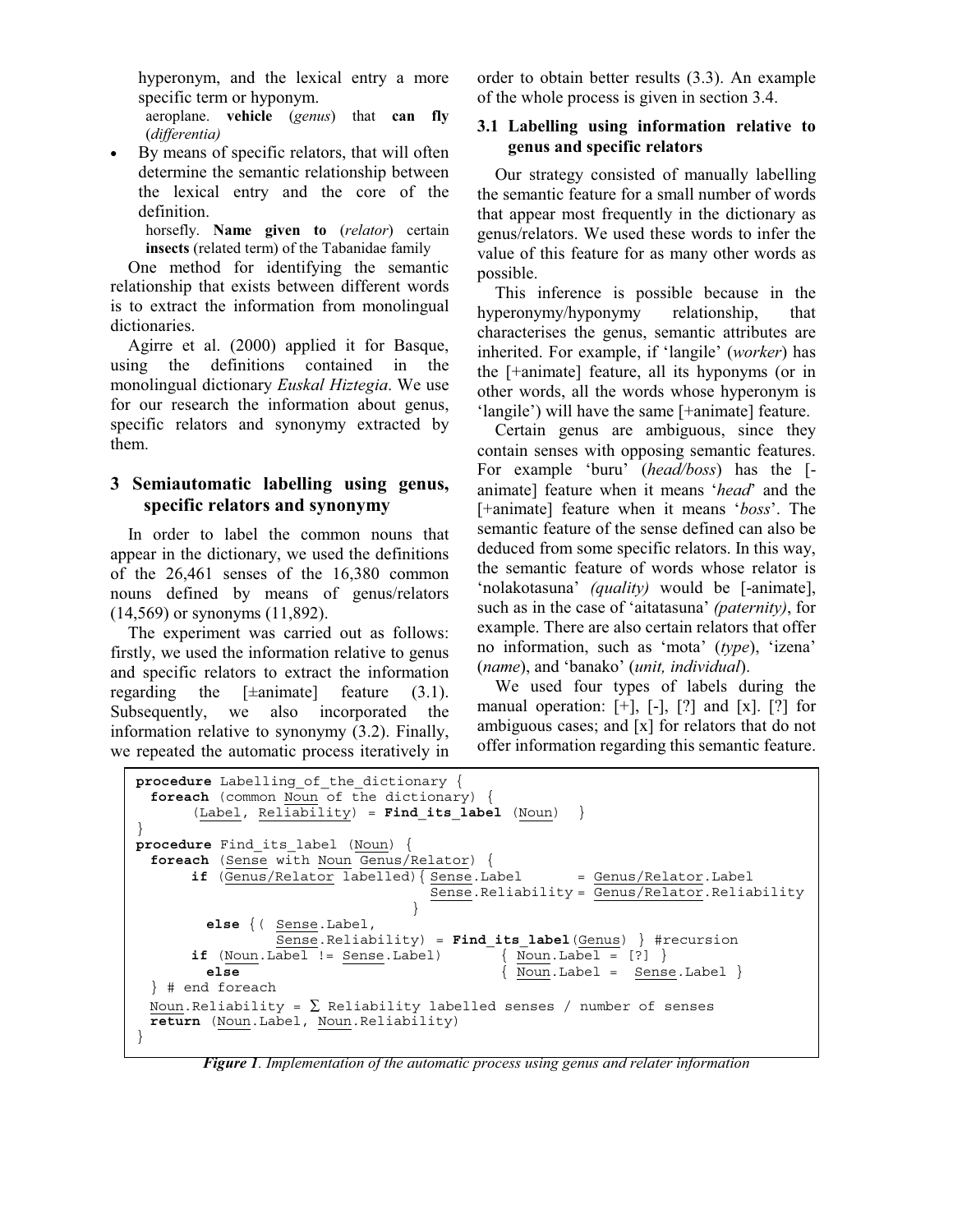In order to establish the reliability of the automatic labelling process for a particular noun, we considered the number of senses labelled, taking into account the reliability of the labels of the genus (or relator) that provided the information. The result was calculated as follows:

| Rel noun = $\Sigma$ Rel genus per sense / n senses |  |  |  |  |  |
|----------------------------------------------------|--|--|--|--|--|
|----------------------------------------------------|--|--|--|--|--|

During manual labelling, we assigned reliability value 1 to all labels, since all the senses of these nouns are taken into account.

Figure 1 shows the algorithm used. For each common noun defined in the dictionary, we take, one by one, all their senses containing genus or relator, assigning in each case the first label associated to a genus or relator in the hierarchy of hyperonyms. When the sign of all the labels are coincident we use it to label the entry, in other case, we use the label [?]. In all cases, their reliability is calculated.

When we detect a cycle, the search is interrupted and the sense to be tagged remains unlabelled.

#### **3.2 Labelling using synonymy information**

Labelling using genus and relators can be expanded by using synonymy. Since the synonymy relationship shares semantic features, we can deduce the semantic label of a sense if we know the label of its synonymes.

Therefore, the information obtained during the previous phase can now be used to label new nouns. It also serves to increase the reliability of nouns already been labelled thanks to the genus information of some of their senses. If the synonymy information provided corroborates the genus information, the noun's reliability rating increases. If, on the other hand, the new label does not coincide with the previous one, a special label: [?] is assigned to the noun indicating this ambiguity.

The automatic process using synonymy was implemented in the same way as in the previous process.

### **3.3 Iterative repetition of the automatic process**

Our next idea was to repeat the process; since the information gathered so far using synonymy may also be applied hereditarily through the genus' hyperonymy relationship.

We therefore repeated the process from the beginning, trying to label all the senses of the nouns that had not been fully labelled during the initial operations, by using the information contained in the senses of the nouns that had been fully labelled (reliability 1).

As with the initial operation, we first used information about genus and relators, and then, synonymy.

This process can be repeated any number of times, thereby labelling more and more words while increasing the reliability of the labelling itself. However, repetition of the process also increases the number of words labelled as ambiguous [?], since more senses are labelled during each iteration, thereby increasing the chances of inconsistencies. As we shall see, this iterative process improves the results logarithmically up to a certain number of repetitions, after which it has no further advantageous effects.

#### **3.4 Example of semiautomatic labelling for the [±animate] feature**

The 100 words that are most frequently used as genus (g) or relators (r) were labelled manually for the [±animate] feature, as shown in table 2 (tables 3, 4 and 5 contain the Basque words processed during the explained operation, along with their English translation in italics).

| Noun        |                  | $\pm$ anim | Freq | Gen/rel |
|-------------|------------------|------------|------|---------|
| nolakotasun | <i>(quality)</i> |            | 531  | Relator |
| pertsona    | (person)         | $+$        | 377  | Genus   |
| multzo      | (collection)     |            | 362  | Relator |
| txikigarri  | (collection)     | X          | 213  | Relator |
| zati        | (part)           |            | 230  | Relator |
| gai         | (material)       |            | 202  | Genus   |
| tresna      | (instrument)     |            | 188  | Genus   |
|             |                  |            |      |         |
| buru        | (head)           | 9          | 54   | Genus   |

#### *Table 2. Manual labelling*

We shall now trace the implementation of the automatic labelling process for certain nouns.

Table 3 shows the results of the first labelling process using information about genus and relators. The words printed in bold in the results column are nouns that were labelled during the manual labelling process. We can see how the noun 'babesgarri' *(protector)* is labelled as [-] thanks to the information provided by the relator of its only sense, which was manually labelled.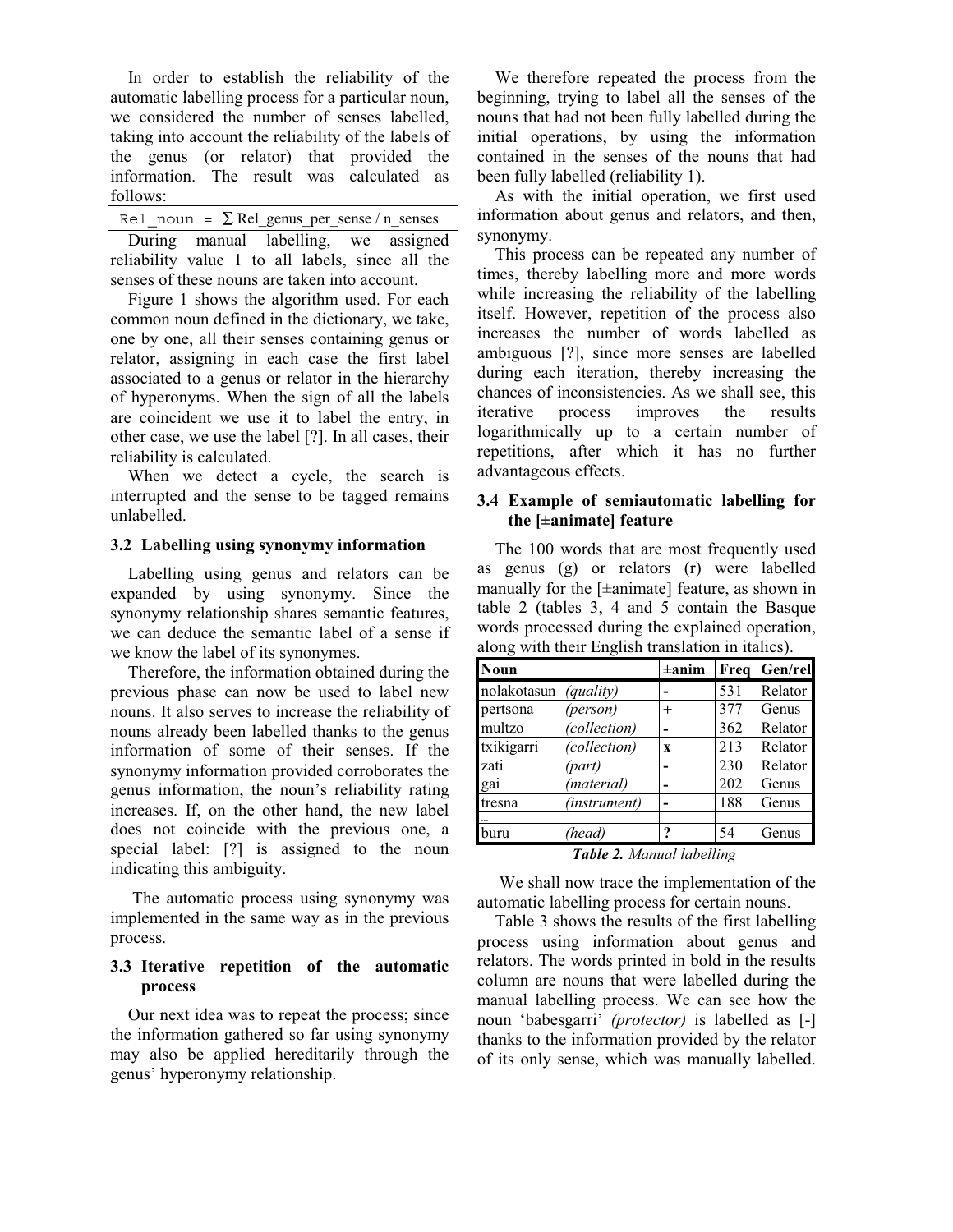| <b>Noun</b>                   | N. sense       |                | N. genus   Result of process using genus and relators                                                   | Lab    | Rel.           |
|-------------------------------|----------------|----------------|---------------------------------------------------------------------------------------------------------|--------|----------------|
| babesqarri<br>(protector)     | $\mathbf{1}$   | 1              | $(\texttt{zer}[-]1)$<br>(thing)                                                                         | $[-]$  | $\mathbf{1}$   |
| armadura<br>$(\text{armour})$ | 3              | 3              | $(babesqarri [-1) (soineko [] )$<br>$(\texttt{multzo}[-]1)$<br>(collection)<br>(protector)<br>(garment) | $[-1]$ | 0.66           |
| ama<br>(mother)               | 5              | 3              | $[$ emakume $[+]1)$ $($ animalia $[+]1)$ $($ eme $[$ ] $)$<br>(woman)<br>(animal)<br>(female)           | $[+]$  | 0.4            |
| iturburu<br>(spring)          | 3              | $\mathbf{1}$   | (aterabide[])<br>(outlet)                                                                               | $\Box$ | $\Omega$       |
| qertaera<br>(event)           | $\mathbf{1}$   | $\mathbf{1}$   | $(\texttt{quza}[-]1)$<br>(thing)                                                                        | $[-]$  | $\mathbf{1}$   |
| qiltzape<br>(prison)          | $\overline{2}$ | $\mathbf{1}$   | (toki[-]1)<br>(place)                                                                                   | $[-]$  | 0.5            |
| espetxe<br>(iai1)             | $\mathfrak{D}$ | $\overline{2}$ | $($ eraikuntza $[-]1)$ $($ leku $[-]1)$<br>(construction)<br>(place)                                    | $[-]$  | $\mathbf{1}$   |
| adiskide<br>(friend)          | $\mathbf{1}$   | $\mathbf{1}$   | $(\texttt{pertsona}\left[\,+\,\right]\,1)$<br>(person)                                                  | $[+]$  | $\mathbf{1}$   |
| adiskidetzako<br>(friend)     | $\mathbf{1}$   | $\mathbf{1}$   | (laqun[])<br>(companion)                                                                                | $\Box$ | $\Omega$       |
| apio<br>(celery)              | $\overline{a}$ | $\overline{a}$ | $(\texttt{landare}[-]1)$<br>(jateko[])<br>(food)<br>(planet)                                            | $[-]$  | 0.5            |
| filosofia<br>(philosophy)     | $\overline{a}$ | $\overline{a}$ | $(\texttt{jakintza}[-]1)$ $(\texttt{multzo}[-]1)$<br>(knowledge)<br>(collection)                        | $[-1]$ | $\overline{1}$ |
| ikusqune<br>(viewpoint)       | $\overline{a}$ | $\mathbf{1}$   | $($ qune $[-]1)$<br>(point)                                                                             | $[-]$  | 0.5            |
| iarrera<br>(attitude)         | $\overline{a}$ | $\overline{c}$ | $(era [-] 1)$ (ikusqune $[-] 0.5)$<br>(viewpoint)<br>(way)                                              | $[-1]$ | 0.75           |
| zinismo<br>(cynicism)         | $\mathfrak{D}$ | $\overline{a}$ | $(filosofia[-]1)$ $(jarrera[-]0.75)$<br>(philosophy)<br>(attitude)                                      | $[-1]$ | 0.87           |

*Table 3. Result of automatic labelling using genus and relator information* 

The noun therefore has a reliability rating of 1. In the same way, 2 of the 3 senses of 'armadura' (*armour*) had coincident labels, thereby giving a reliability rating of 0.66 (f= $(1+1)/3=0.66$ ). The noun 'ama' *(mother)* was labelled as [+], thanks to the information about genus and relator of 2 of its 3 senses, out of a total of 5 (the remaining two have synonymy information). The reliability rating was therefore calculated as 0.4 (f=(1+1)/5=0.4). The word 'zinismo' *(cynicism)* was labelled as [-] thanks to the fact that the genus of its 2 senses were both labelled as such, although one did not have a reliability rating of

1. The reliability rating obtained for 'zinismo' was therefore  $0.87$  (f=(1+0.75)/2=0.87).

Table 4 shows some examples of the process using synonym information.

As we can see, 'iturburu' *(spring)*, which the previous process had not managed to tag, is now labelled as [-] thanks to the synonymy information associated to one of the two senses. The resulting reliability rating is 0.06  $(f=0.2/3=0.06)$ . If we look at the term 'ama', which had previously been labelled as [+] on the basis of genus information, we see that the synonyms of the two senses that use synonymy

| <b>Noun</b>             | Genus lab. N. sens |                | N. syn         | Results of the process using synonymy                   | Lab.                          | Relia.       |
|-------------------------|--------------------|----------------|----------------|---------------------------------------------------------|-------------------------------|--------------|
| iturburu<br>(spring)    | n                  | 3              | $\overline{2}$ | $(hasiera[-]0.20)$<br>(etorki[])<br>(origin)<br>(start) | i – 1                         | 0.06         |
| ama<br>(mother)         | $[+]$              | 5              | $\mathfrak{D}$ | (iturburu[-])(jatorri[-])<br>(origin)<br>(spring)       | [?]                           | $\mathbf{1}$ |
| qertakuntza<br>(event)  |                    |                |                | (gertaera [-]1)<br>(happening)                          | $\overline{ }$ $\overline{ }$ | $\mathbf{1}$ |
| laqun<br>(companion)    |                    | $\mathbf{1}$   |                | (adiskide[+]1)<br>(friend)                              | $[+]$                         | $\mathbf{1}$ |
| jateko<br>(food)        |                    | $\mathbf{1}$   | $\mathbf{1}$   | $(janari[-]1)$<br>(food)                                | [ – ]                         | $\mathbf{1}$ |
| qiltzape<br>(prison)    | $[-]$              | $\overline{c}$ |                | (espetxe[-]1)<br>(iai1)                                 | $\lfloor - \rfloor$           |              |
| ikusqune<br>(viewpoint) | $\lceil - \rceil$  | $\mathfrak{D}$ | 1              | $(ikuspen[-]0.33)$<br>(view)                            | [ – ]                         | 0.66         |

*Table 4. Results of automatic labelling using synonymy information*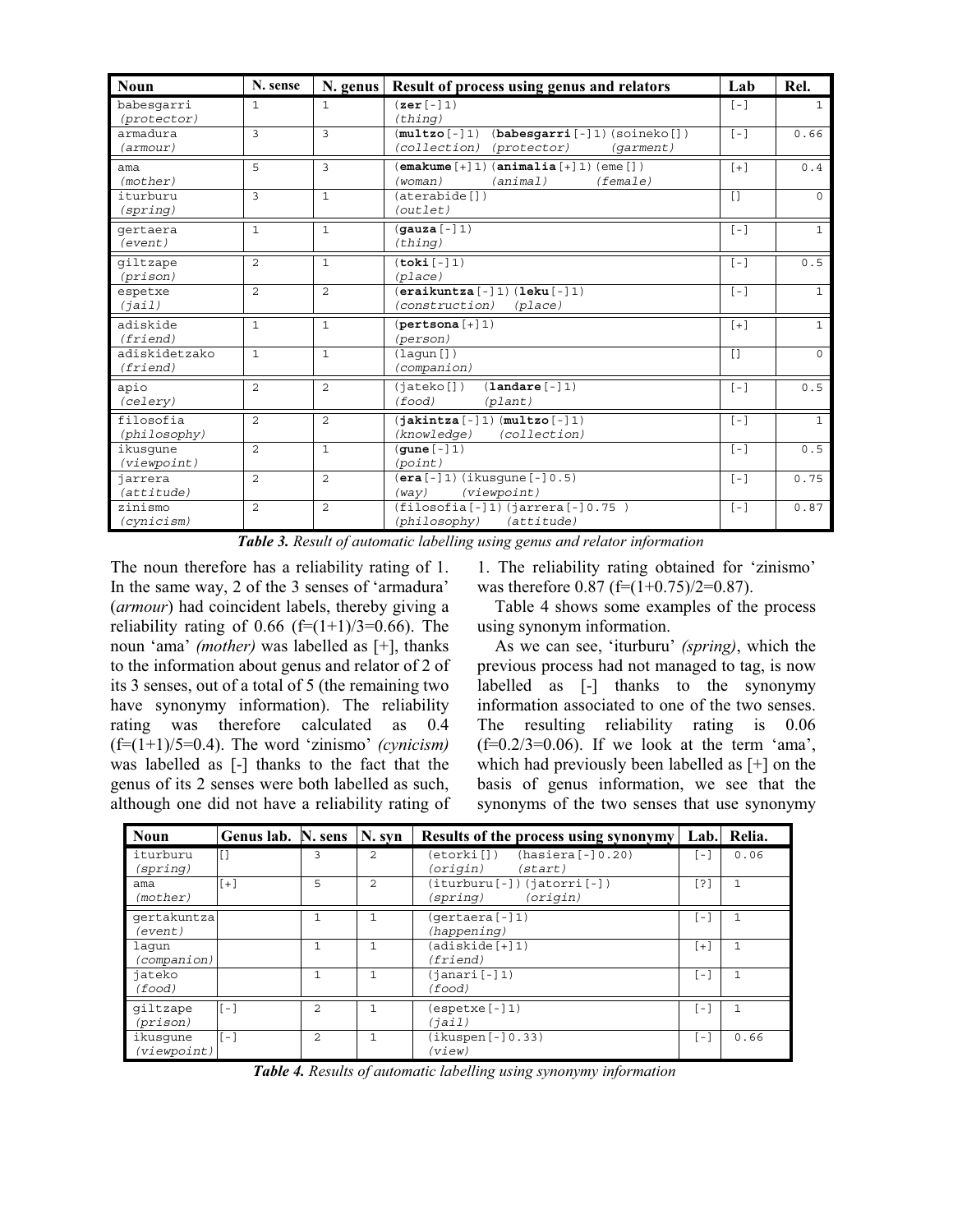| <b>Noun</b>               | N. sense       | N. genus       | Result of process using genus and relators                                            | Lab.   | Relia. |
|---------------------------|----------------|----------------|---------------------------------------------------------------------------------------|--------|--------|
| armadura<br>(armour)      | 3              |                | (multzo[-]1)(babesgarri[-]1)(soineko[-]1)<br>(collection)<br>(protector)<br>(garment) | .,     |        |
| adiskidetzako<br>(friend) |                |                | $(laqun [+]1)$<br>(companion)                                                         | [+]    |        |
| apio<br>(celery)          | $\mathfrak{D}$ | 2              | $(jateko[-]1)$ $(landare[-]1)$<br>(plant)<br>(food)                                   | r – 1  |        |
| ikusqune<br>(viewpoint)   | $\overline{a}$ | $\mathfrak{D}$ | $($ qune $[-]1)$<br>(point)                                                           | i – i  | 0.5    |
| jarrera<br>(attitude)     | $\mathfrak{D}$ | 2              | (era[-]1)(ikusqune[-]0.5)<br>(viewpoint)<br>(way)                                     | H      | 0.75   |
| zinismo<br>(cynicism)     | $\mathcal{D}$  | $\mathcal{D}$  | $(filosofia[-]1)$ $(jarrera[-]0.75)$<br>(philosophy) (attitude)                       | $\sim$ | 0.87   |

**Table 5.** *Results of the 2<sup>nd</sup> iteration of automatic labelling using genus and relator information* are labelled as [-]. Due to this of 'armadura' (protector), 'adiski

information are labelled as [-]. Due to this inconsistency, the word is now labelled as [?]. The terms 'gertakuntza' *(event)*, 'lagun' *(companion)* and 'jateko' *(food)*, which previously only had one sense, are now labelled thanks to synonym information. The words 'giltzape' *(prison)* and 'ikusgune' *(viewpoint),*  which had had one sense labelled on the basis of genus, now have both senses labelled. The reliability rating for 'ikusgune' is calculated as  $f=(1+0.33)/2=0.66$ .

We then repeated the process using first the genus/relator information (table 4) followed by the synonymy information (table 5).

The aim of this repetition was to label only those words that had not been fully labelled, using the information provided by the terms that had been and that had a reliability rating of 1, such as 'babesgarri', 'gertaera', 'espetxe', 'adiskide', 'filosofia', 'ama', 'gertakuntza', 'lagun', 'jateko' and 'giltzape' (tables 4 and 5).

This process succeeded in labelling the senses

'adiskidetzako' *(friend)* and 'apio' *(celery),* previously left unlabelled, since their genus 'soineko' *(garment)*, 'lagun' *(friend)* and 'jateko' *(food)* had been fully labelled using the synonym information. On the other hand, 'ikusgune' *(viewpoint)*, 'jarrera' *(attitude)* and 'zinismo' *(cynicism)*, did not benefit from this repetition.

Following this process, we applied the synonymy information, thus completing the second iteration. The process may be repeated as many times as you wish.

# **4 Experiments for optimising the efficiency of the method**

We carried out a number of different tests for the  $[\pm$ animate] semantic feature labelling the 2, 5, 10, 50, 100, 125 and 150 words most frequently used as genus/relators, and repeating the whole process (using both genus and relator and synonymy information) 1, 2 and 3 times.

The first 5 terms that appear most frequently



*Fig. 2. Automatic labelling and relative increase*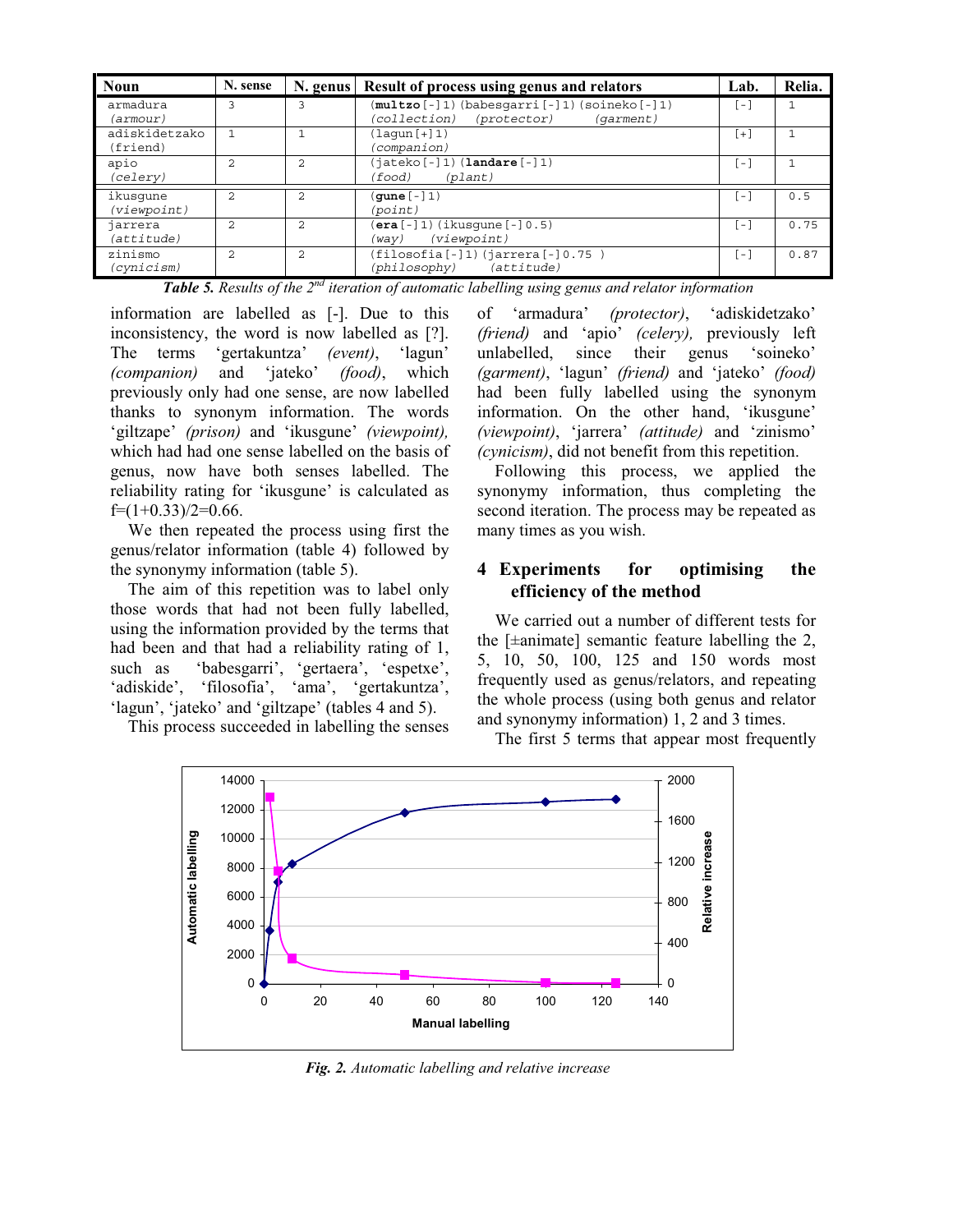as genus/relators are also the most productive during the automatic labelling process. From here on, the rate of increase gradually falls, until only 7 terms are labelled automatically for every noun labelled manually.

On average, the first 2 nouns each enabled 1840 terms to be labelled, the next 3 enabled 1112 while the next 5 enabled only 250. After the hundredth noun, this average dropped to just 7 new terms labelled automatically for every term labelled manually. These results are illustrated in figure 2.

For efficiency reasons, we decided that when labelling other semantic features, we will label manually the 100 nouns most frequently used as genus/relators.

In order to decide the number of iterations required for optimum results, we compared the results obtained after 1 to 10 iterations after manually labelling 100 nouns (Figure 3).

Although no increase was recorded for the number of nouns with reliability rating 1 (i.e. with all senses labelled) after the  $3<sup>rd</sup>$  iteration, the results for other reliability ratings continued to increase up until the  $8<sup>th</sup>$  iteration, since as more and more information is gathered, new contradictions are generated and the number of ambiguous labels increases. When the results stabilise, we can affirm that all the available information has been used and the most accurate results possible with this manual labelling operation have been obtained. It is important to check that the process does indeed stabilise, and that it does so after a fairly low number of iterations (in this case, after 8).

The repetition of the process does not significantly increase execution time. 10 iterations of the automatic labelling process for the [±animate] feature takes just 11 minutes 33 seconds using the total capacity of the CPU of a Sun Sparc 10 machine with 512 Megabytes of memory running at 360 MHz.

We can therefore conclude that the method is viable and that, in the automatic process for other semantic features, the necessary iterations should be carried out until the results are totally stabilised.

# **5 Accuracy and scope of the labelling process for the [±animate] feature**

In order to calculate the accuracy of the automatic labelling process, we took 1% of the labelled words as a sample and checked them manually. The results are shown in table 6.

|          | f=1 | 1 > f > 0.5 | 0.5> f > 0 | Total |
|----------|-----|-------------|------------|-------|
| Accuracy |     | 100%        | 94%        | 99.2% |

*Table 6. Accuracy of automatic labelling* 

Although we initially planned to use only the labels with a reliability rating of 1, after seeing the accuracy of the others, we decided to use all the labels obtained during the process, thereby achieving an overall accuracy rating of 99.2%. We can affirm that the semiautomatic process designed and implemented here is very efficient.

The scope for the automatic labelling of the [±animate] feature (table 7) was 75.14% of all the nouns contained in the dictionary (12,308 of 16,380), having manually labelled 100 nouns and



*Fig. 3. Automatic labelling according to number of iterations*